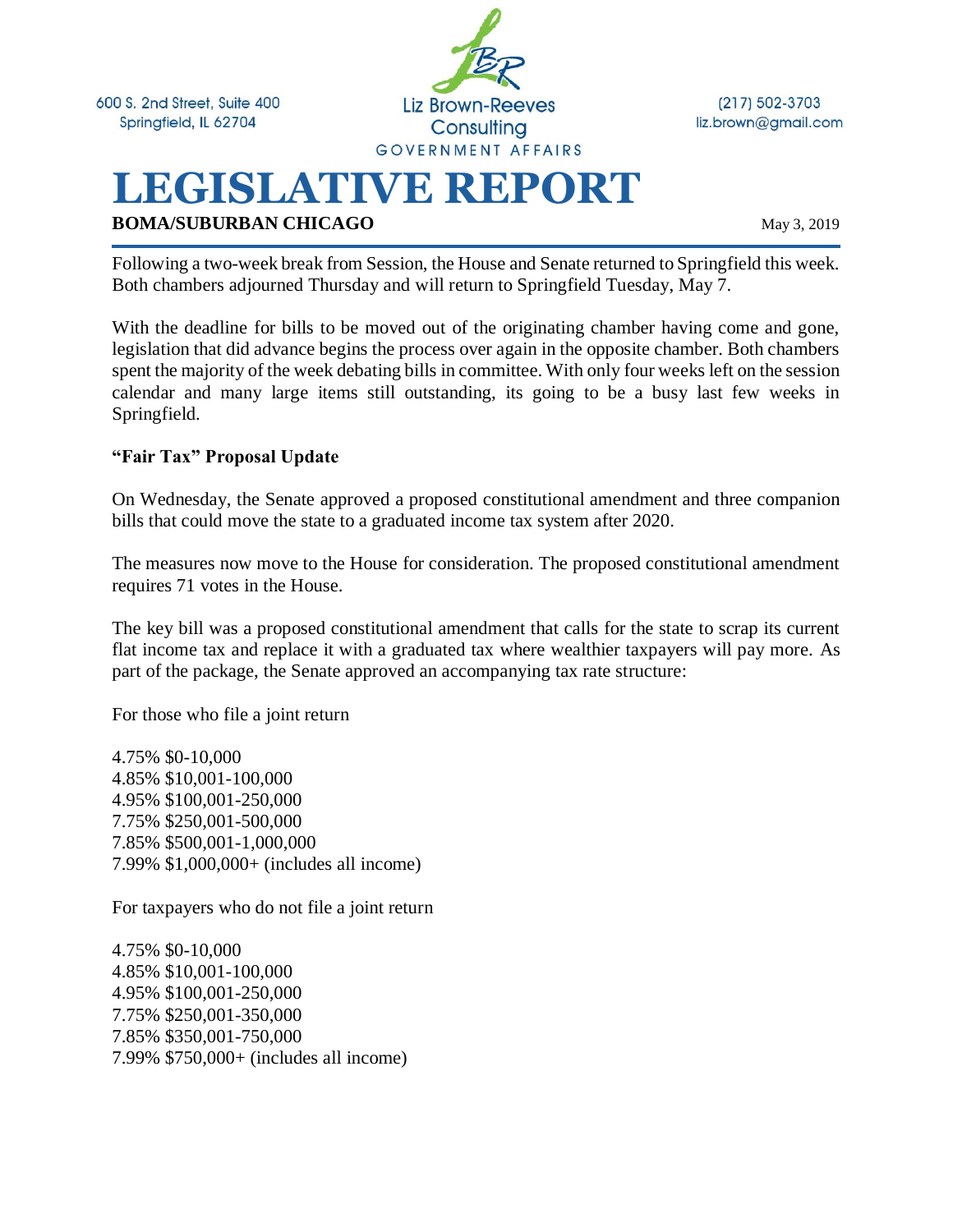Together, the tax system will generate nearly \$3.9 billion in additional revenue for the state. The bill also includes an increase in the child care tax credit and the property tax credit, and also more money for local governments.

If approved by voters, Illinois would join 33 other states that have a graduated state income tax.

Also included in the package of legislation was a bill sponsored by Senator Manar that provides property tax relief if the state fully funds some education programs in a year. Under the bill, if the state provides full funding for the school aid formula and for categorical programs like school transportation, school districts cannot raise their tax rates during that budget year.

Finally, the Senate approved a bill to eliminate the estate tax in Illinois, which would save Illinois residents \$305 million.

## **ADDED TO BILL REPORT THIS WEEK**

### ➢ **None**

### **UPCOMING DATES**

- ➢ May 10 House & Senate Bills Opposite Chamber Out of Committee Deadline
- $\triangleright$  May 24 Third Reading Deadline for Bills in Opposite Chamber

### **STATE WORKER, TEACHER PENSION BUYOUTS HAVE MIXED RESULTS**

#### *[State Journal-Register](https://www.sj-r.com/news/20190502/state-worker-teacher-pension-buyouts-have-mixed-results)*

Pension buyout programs that Gov. J.B. Pritzker wants lawmakers to make permanent have shown mixed results so far for the pension plans covering state workers and downstate teachers.

So far, only a handful of teachers have opted into a plan where they take smaller pension raises in exchange for a cash payment. However, the same program has shown better than expected results for the pension plan covering state workers.

Under the COLA buyout plan, participants in the pension fund can agree to give up the 3 percent compounded annual raises they get in their pension benefits. Those people would still receive an increase in their pension benefits, but it would only be 1.5 percent annually and not compounded.

In exchange, those people would be eligible for a cash payment that would be made to them now. The state would calculate the difference in benefits a person would receive with the 3 percent annual increase and the 1.5 percent increase and a person could get 70 percent of that amount placed in an alternative retirement vehicle.

Tim Blair, executive director of the State Retirement Systems, said that since the plan went into effect at SRS Dec. 1, there were 1,700 people who retired. Of those, 402 opted to take the buyout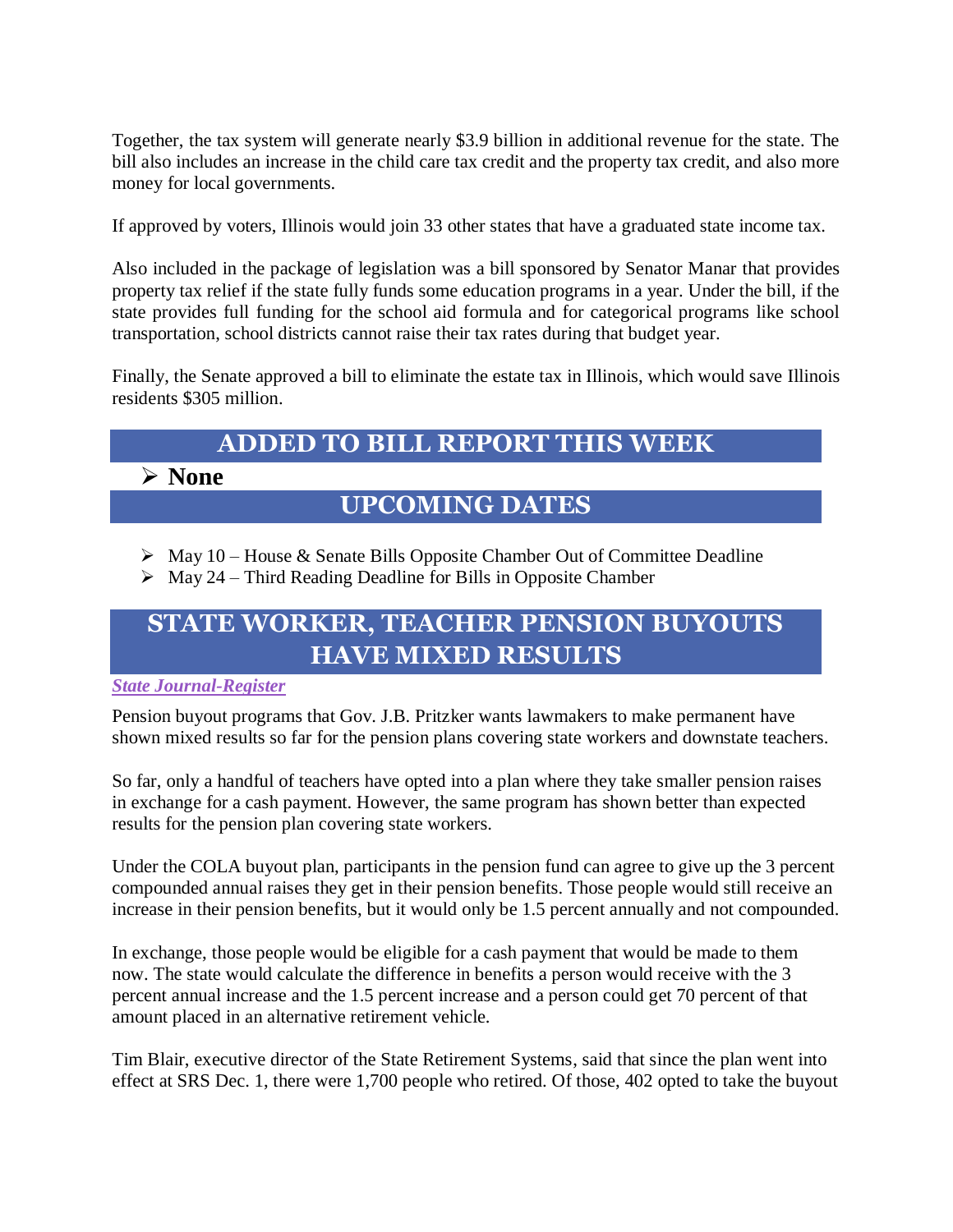program. The payouts average \$100,000 per person, Blair said, although the range ran the gamut from a couple of thousand dollars to \$400,000.

The payouts will cost the pension system \$37.7 million, although the systems are expected to save money in the long run by paying smaller annual raises. Studies have shown the annual 3 percent compounded raises are the biggest reason for ongoing increases in pension costs. Money for the payments will come from bonds the state is issuing, although not all of the bonds have been issued yet.

SRS benefited from the timing of state worker retirements. Most of them occur from December to February, Blair said. That isn't the case for the Teachers Retirement System which has seen only a handful of people taking advantage of the plan.

Andrew Bodewes of TRS told the House Personnel and Pensions Committee Thursday that only 16 people have signed up for the COLA buyout of 2,497 people who have signed up for retirement benefits. He said one of the reasons was that the state only recently issued the bonds to pay the benefits.

It is also not the prime retirement season for teachers. That comes toward the end of the school year.

Bodewes said TRS expects more people to take advantage of the plan in the future.

Neither system has yet started a second buyout plan that applies to people who are vested in one of the systems, but are no longer active. That would apply to a teacher or state worker who worked long enough in Illinois to get vested in a pension plan, but has since left that job and no longer contributes to the pension. SRS has estimated there are 4,000 vested, inactive members of the system while TRS put the number at about 20,000.

People who fit that criteria could cash out of the systems and receive 60 percent of the present value of their vested pension benefit. The state has estimated it will save \$41 million from the buyout program.

Both TRS and SRS said that buyout plan will begin shortly.

## **GAMBLING EXPANSION, SPORTS BETTING ON COLLISION COURSE AS END OF SESSION NEARS**

#### *[Chicago Tribune](https://www.chicagotribune.com/news/local/politics/ct-met-illinois-sports-betting-gambling-20190502-story.html)*

The smart money says that if Illinois lawmakers are going to legalize sports betting this spring, it's going to be part of a larger gambling expansion deal that also includes new casino licenses and expanded betting options at horse tracks.

Democratic Gov. J.B. Pritzker did not want to squander the opportunity to bring in new state revenue through legalized sports betting, made possible by a U.S. Supreme Court ruling last year, by tying the issue to the parochial gambling debates that have failed to produce an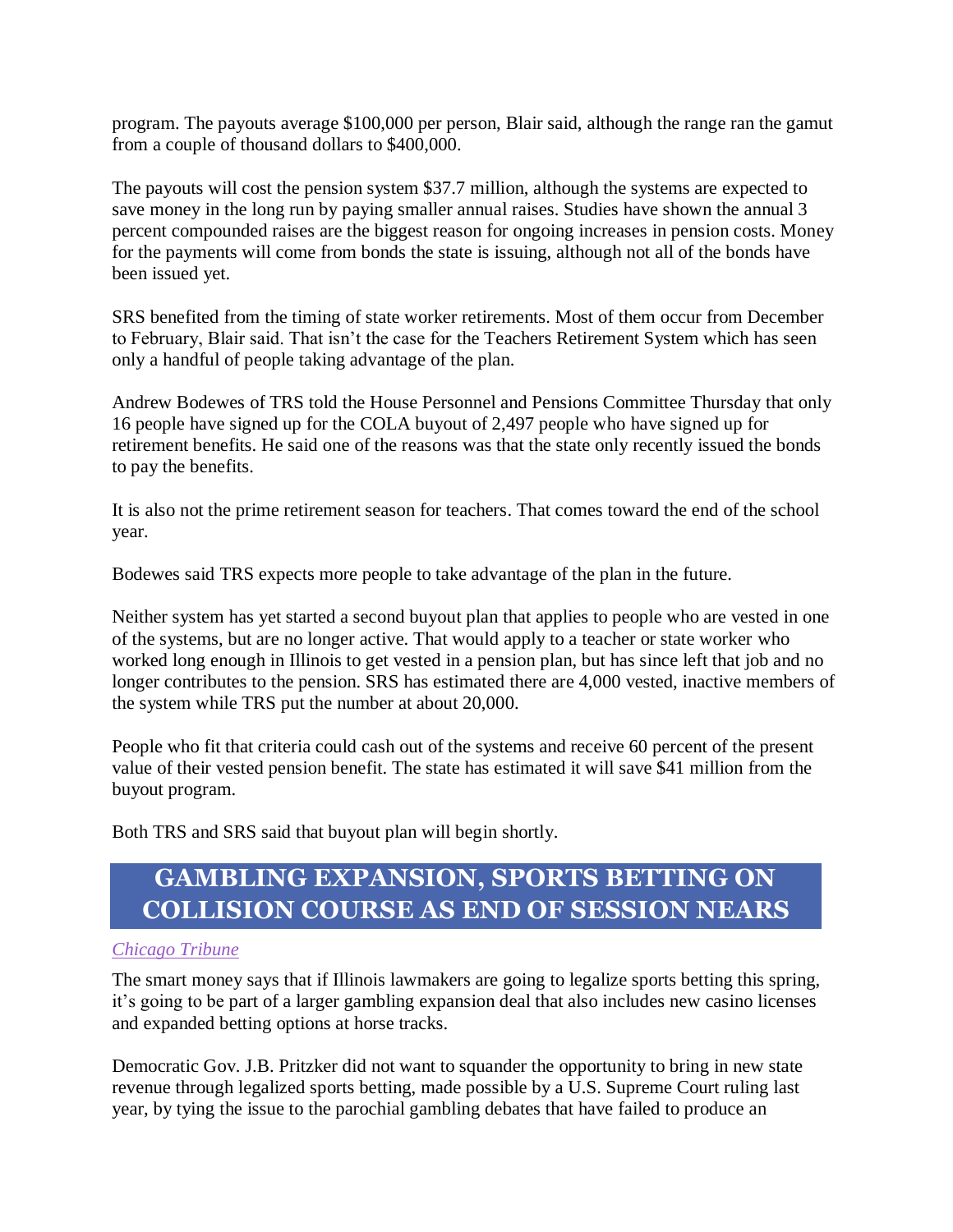agreement for the better part of a decade. The governor is counting on more than \$200 million in sports betting revenue in his spending plan for the budget year that begins July 1.

But with their scheduled May 31 adjournment approaching, lawmakers are faced with the reality that winning broad support for a sports betting bill likely will require resolving issues they've been kicking around since then-Gov. Pat Quinn in 2013 vetoed the last gambling expansion bill passed by the General Assembly. Because Pritzker has placed such a high priority on sports betting, all sides see it as leverage to achieve their long-sought goals.

While everyone wants a piece of sports betting, the other issues are little changed. Chicago, Waukegan, Rockford, the south suburbs, and communities in central and southern Illinois want new casinos. Horse tracks want to have slot machines and table games to support their operations and offer larger purses for race winners. Meanwhile, the state's 10 existing casinos, stinging from the loss of bettors and revenue to legalized video gambling at bars and restaurants, don't want to contend with more competition.

State Rep. Mike Zalewski, a Riverside Democrat who's leading sports betting negotiations in the House, said he continues to work independently from fellow Democratic Rep. Bob Rita of Blue Island, who's leading gambling expansion discussions. Zalewski plans to file a revised sports betting bill next week.

He acknowledged, however, that there are members on both sides of the aisle who will want to follow the lead of local officials calling for the two issues to be handled together. "I'm sort of aware of the dynamic, and we're very much trying to work through it," he said.

Chicago has been seeking a license for a city-owned casino for close to two decades, but Quinn twice vetoed bills that would have granted it. Outgoing Mayor Rahm Emanuel's administration is willing to back sports betting — if the city finally gets its casino.

Mayor-elect Lori Lightfoot also wants a Chicago casino, but a spokeswoman did not respond to a request for comment on whether her support for a city casino is separate from the issue of sports wagering.

Some Democratic lawmakers from Chicago are intent on the city getting a casino, especially because so many residents drive across state lines to gamble.

"Our money is going to Indiana. Our money is going to Wisconsin," state Rep. Luis Arroyo said. "We just want our dollars to stay in Chicago,"

But the city doesn't want any of that money to be wagered at slot machines or blackjack tables at horse tracks, which puts it directly at odds with the state's horse racing industry.

Track and horse owners say bringing in new revenue through expanded betting options including sports wagering — is essential to the survival of their industry, which has seen tracks close and owners take their horses to other states where venues offer a wider variety of gambling and larger purses.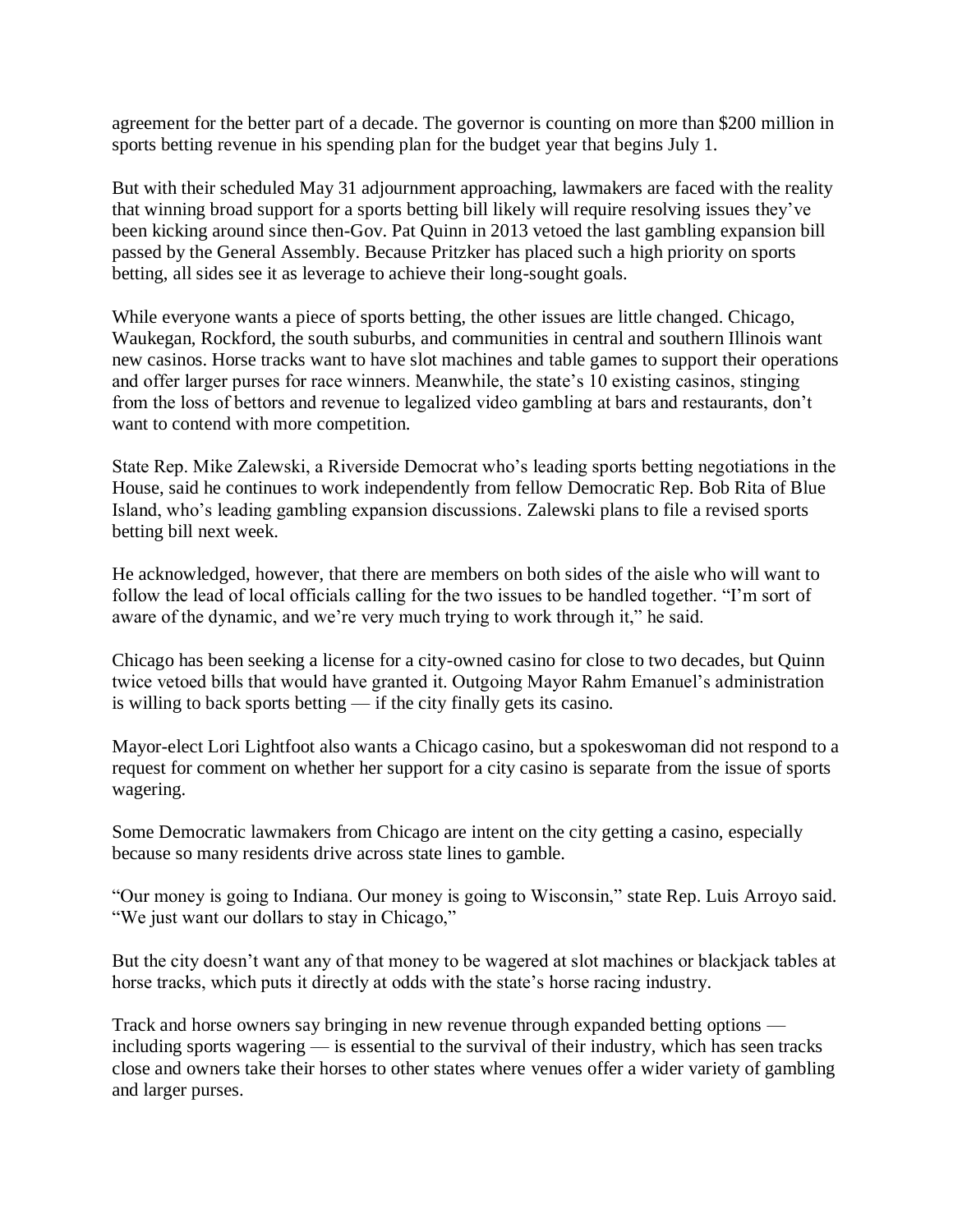The state's casinos, however, believe creating new licenses or allowing race tracks to have slot machines and table games would only further erode the business they've lost to neighborhood establishments that offer video gambling.

In light of all those conflicting interests, Arlington Park President Tony Petrillo said the best path forward would be to heed Pritzker's call for a stand-alone sports betting measure. Arlington's parent company, Churchill Downs Inc., in March purchased a majority stake in Rivers Casino in Des Plaines.

Breaking from the rest of the horse racing industry, Petrillo said sports betting should be kept separate from other gambling issues to avoid a situation where "if a big gaming bill does not pass, we walk away with nothing."

Even if it's kept separate, the debate over how sports betting should be implemented is far from resolved. House members are still wrangling over several competing proposals and trying to reach agreement on a variety of details, including whether professional sports leagues should get a cut of the revenue.

## **COAL, NUCLEAR INTERESTS SPAR AT SENATE COMMITTEE HEARING**

#### *[The Southern](https://thesouthern.com/news/local/govt-and-politics/coal-nuclear-interests-spar-at-senate-committee-hearing/article_3c3de0d7-538d-5a5b-b44d-4d16b4ca6049.html)*

Advocates from various energy sectors agree that the Illinois Legislature will likely define a radical new energy future with the legislation it does or does not pass this month, but what that future looks like is up for debate.

On Thursday, that debate focused on two bills before the Senate's energy committee: one would benefit the state's coal industry, the other its nuclear industry. Both industries believe their plan of choice will drive the state toward carbon-free energy production at lower costs to ratepayers.

Amendment 1 to Senate Bill 660 is backed by nuclear energy provider Exelon. That bill would reform the state's capacity market — one of two markets affecting energy availability and costs. When capacity is purchased, the product is not the energy itself, but the guarantee that the grid can output necessary energy wattage to satisfy consumer needs three years into the future.

Northern Illinois is currently part of the federally regulated PJM grid which purchases capacity from generators in 13 states and Washington, D.C., at an auction every year. The Exelon-backed bill would remove Illinois from this compact while giving the Illinois Power Agency the authority to purchase capacity.

Kathleen Barron, senior vice president of Government and Regulatory Affairs for Exelon, said capacity reform is necessary to continue to incentivize carbon-free emissions because pending Federal Energy Regulatory Commission changes could remove those incentives from the PJM market.

"By empowering the Illinois Commerce Commission and Illinois Power Agency to take over responsibility for procuring clean generation capacity, we will see increased development of new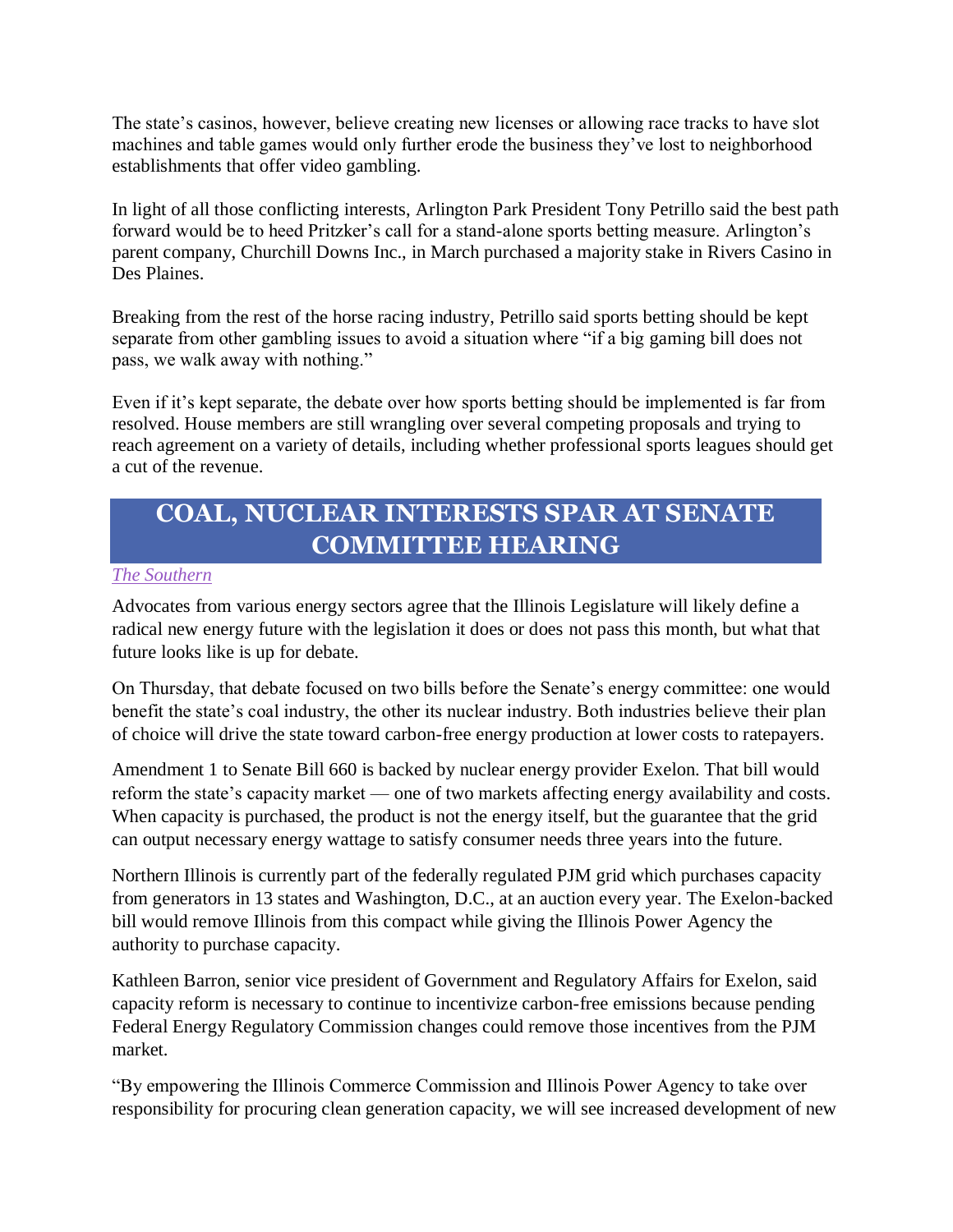renewable resources like wind and solar and continued operation of Illinois' existing clean generation, including its nuclear plants — which produce more than 90 percent of the state's carbon-free energy," Barron said.

The bill would create two pools from which the state would procure capacity: zero-carbon sources and carbon-emitting sources, Barron said.

Dave Kolata, executive director of the Citizens Utility Board, testified in favor of the capacity market portion of the Exelon-backed bill, noting a rate cap included in the bill would help keep costs to the consumer low.

But opponents, including the Illinois Chamber of Commerce, said Exelon's large market share of Illinois energy production would give the company an unfair advantage and potentially drive up energy costs. That's because the number of energy generators participating in capacity auctions would likely shrink if the state leaves the PJM market.

Opponents also said Exelon's generators are all currently profitable, diminishing their claims that the legislation is needed to keep their energy production online.

David Kraft, of the nonprofit nuclear energy watchdog Nuclear Energy Information Service, said nuclear energy, in general, is a danger to Illinois and it should be removed from the market.

Judith Lagano, senior vice president of asset management at NRG Energy which operates coal plants in Illinois, said the bill minimizes competition under the guise of clean energy production.

"(The bill) allows Exelon to name its own price for capacity," Lagano said.

She said Exelon would continue to receive more than \$300 million in credits from Illinois' existing Future Energy Jobs Act, plus the added capacity payments from the state.

"Illinois ratepayers will be compelled to buy what amounts to be the most expensive megawatt hours under the guise of a clean energy market that isn't a market at all," she said, adding that FERC has not yet officially made the capacity market changes Exelon has written the bill to address.

Lagano advocated for a different bill, Amendment 3 to Senate Bill 135, which she said would drive costs and carbon emissions down through greater competition — the opposite, she said, of what the Exelon bill would do.

"Monopolies are bad for clean energy," she said. "What about tomorrow's clean energy technologies? They would be frozen out."

The NRG-backed bill would allow companies to receive clean energy credits for closed fossil fuel plants. Coal-to-gas conversions would be eligible for these credits.

"The act allows an orderly and cost-effective transition from fossil to clean resources," she said, adding that fossil fuels contribute 40 percent of Illinois' energy usage and "are needed to keep the lights on."